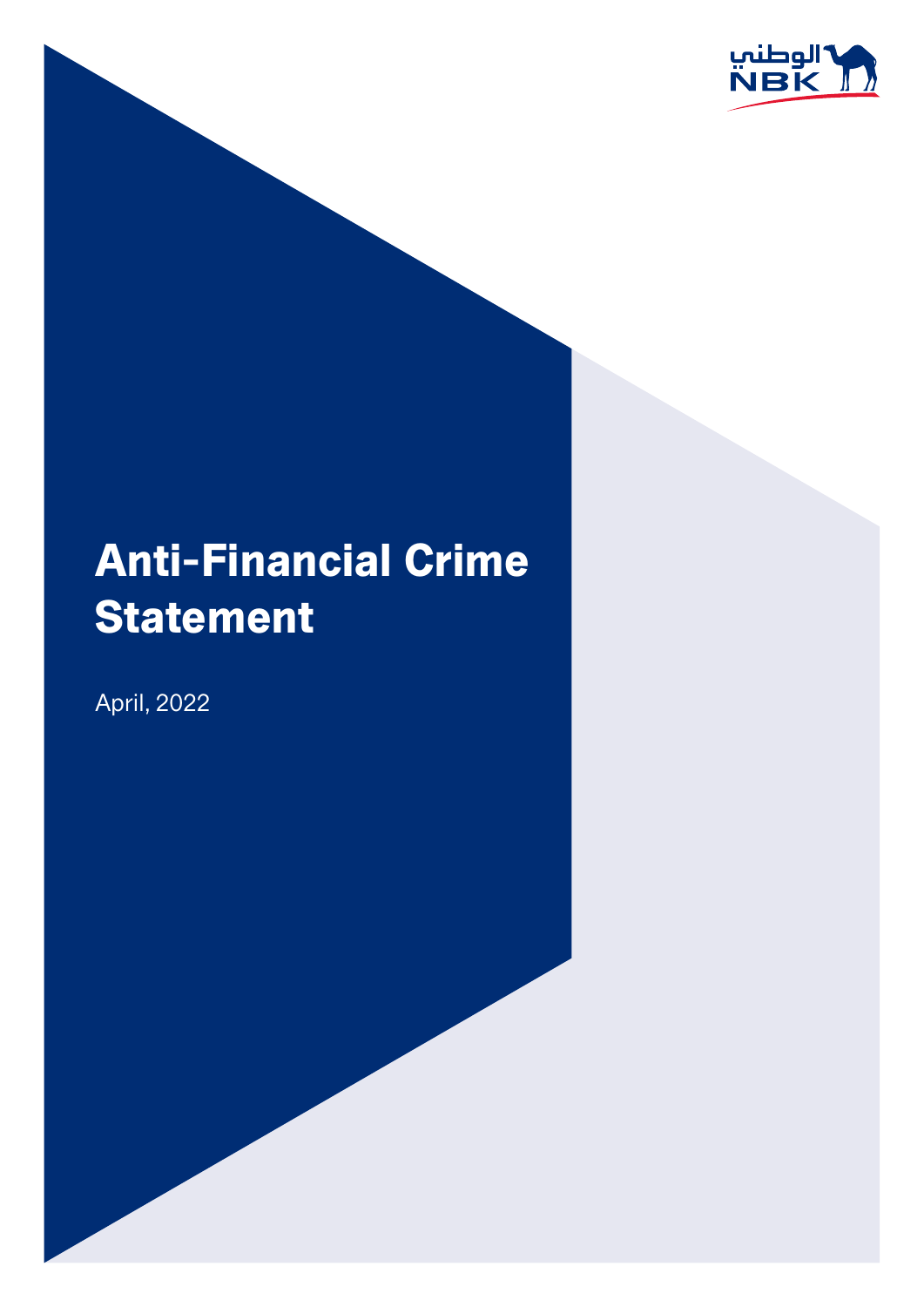## Introduction

The National Bank of Kuwait Group (NBK) is committed to maintaining the highest ethical standards and vigorously enforcing the integrity of its business practices and acting fairly in all of its business dealings and relationships wherever it operates around the world. NBK adopts a zero-tolerance approach towards any Financial Crimes activities (Money Laundering, Terrorist Financing, Fraud, Bribery, and Corruption).

As part of NBK Anti-Financial Crime Program, NBK has developed and implemented comprehensive policies, procedures, and internal controls that are aligned with NBK's Compliance Risk Management Framework and reasonably designed to comply with laws and regulations related to Anti-Financial Crime. Those policies and procedures are periodically reviewed and approved by the Board of Directors and are applicable to all NBK locations including overseas branches and subsidiaries.

The Anti-Financial Program includes: risk management processes (oversight, governance, and escalation); a risk assessment process; communication and training; review and pre-approval processes; due diligence on third party relationships, business transactions/deals, and new products; controls oversight and confidential reporting; financial controls and record keeping; and independent testing processes.

#### Anti-Money Laundering & Counter Financing of Terrorism

The fight against money laundering and terrorism financing activities is a priority for NBK Group. From NBK's perspective, the prevention of money laundering has three objectives:

- $-$  **Ethical** taking part in the fight against crime.
- **Professional** ensuring that NBK is not involved in recycling the proceeds of crime that could call into question its reputation, integrity and if fraud is involved, its solvency.
- Legal complying with Kuwait legislation and regulations as well as the international laws and regulations that impose a series of specific obligations on financial institutions and their employees.

NBK established a comprehensive Anti-Money Laundering and Counter Financing of Terrorism Policy ("AML & CFT Policy"). The objective of the AML & CFT Policy is to identify and appropriately manage money laundering risks identified by NBK and to prevent NBK's operations and activities from being used for unlawful purposes and effectively manage sanctions

The Central Bank of Kuwait has issued comprehensive instructions as well as detailed guidance notes that deal with the issue of anti-money laundering and terrorist financing based on the Law (106) of 2013. NBK has issued internal circulars, publications, manuals, and conducted workshops and seminars for the implementation of CBK guidelines by all members of management and staff.

All of NBK's overseas locations are subject to local regulations, and are fully compliant with the requirements of the FATF. Both local and Central Bank of Kuwait (CBK) regulations complement each other and all overseas locations have a dedicated Anti-money laundering reporting/compliance officer. NBK has also considered other international guidance on the subject of anti-money laundering and terrorist financing including (but not limited to) Basel Committee publication No. 85 - Customer due diligence for banks. United Nations guidance on the suppression of terrorist financing.